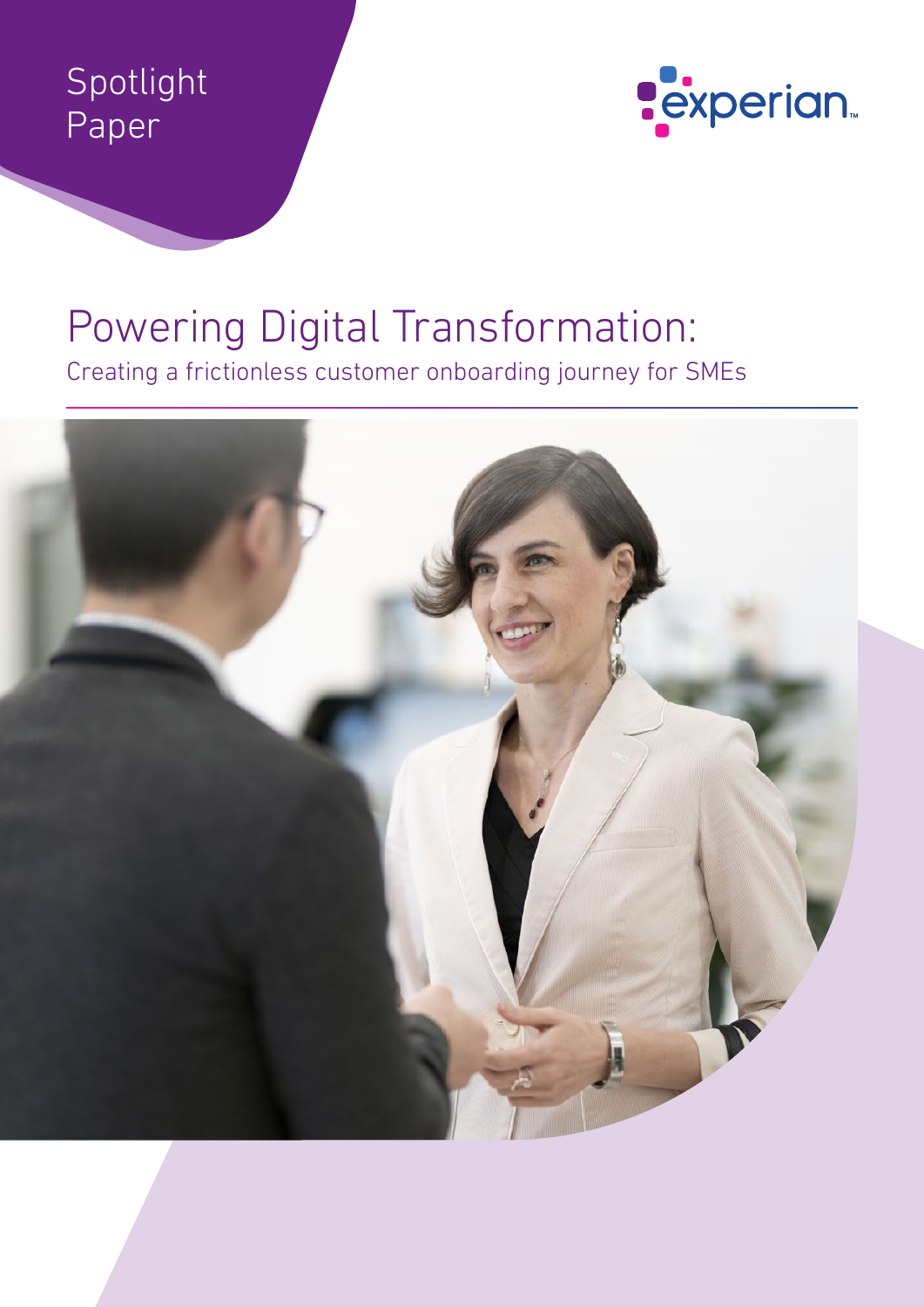## Transforming the customer experience for SMEs with data, analytics and automation

Organisations and executives today recognise the need to transform, with digitisation at the heart of transformation. What is new is the need for increased speed and depth of transformation. Forrester reports that digital business leaders find that 10x cheaper and faster to meet customer expectations using software, hardware and algorithms and the internet rather than traditional processes. The key factors being that new digitisation:

- Boosts value by improving the customer experience
- Leverages Artificial Intelligence (AI) and machine learning
- Instills data culture throughout the organisation

This Spotlight paper shines a torch on how organisations should look to transforming their digital onboarding journeys to ensure frictionless customer experiences.

#### Adopting a Customer-centric Approach to Digitisation Efforts

We've moved from the past of having a static, single view of the customer, customers today expect services to be faster, better, more comprehensive and personalised. Digital transformation holds the promise of automating data processes to unlock the insights required for a dynamic customer view easily.



Technologically sayyy customers conscious about speed & accessibility are demanding faster onboarding experience and better product offering across mobile devices



Businesses and banks with rigid legacy systems dependent on manual back-end processes are struggling to keep up with the pace of change and evolving regulatory requirements

Key considerations when implementing customer-centric digital onboarding include:

# Single customer view that is<br>dynamic and more holistic. dynamic and more holistic.

Obtain a complete view of your customers by aggregating data across various touchpoints to better understand your customer to form an engagement strategy that resonates.

#### Digital, automated approach

To provide the best personalised service or offer to each and every customer.

#### Keep customer experience at the center of customer journeys.

Ensure that customer experience is not an afterthought. Customer service and experience today can make or break your brand. You've taken the time, effort and budget to attract a new prospect. A new prospect or customer's very first experience – especially during his or her onboarding journey – very quickly sets the impression of your brand.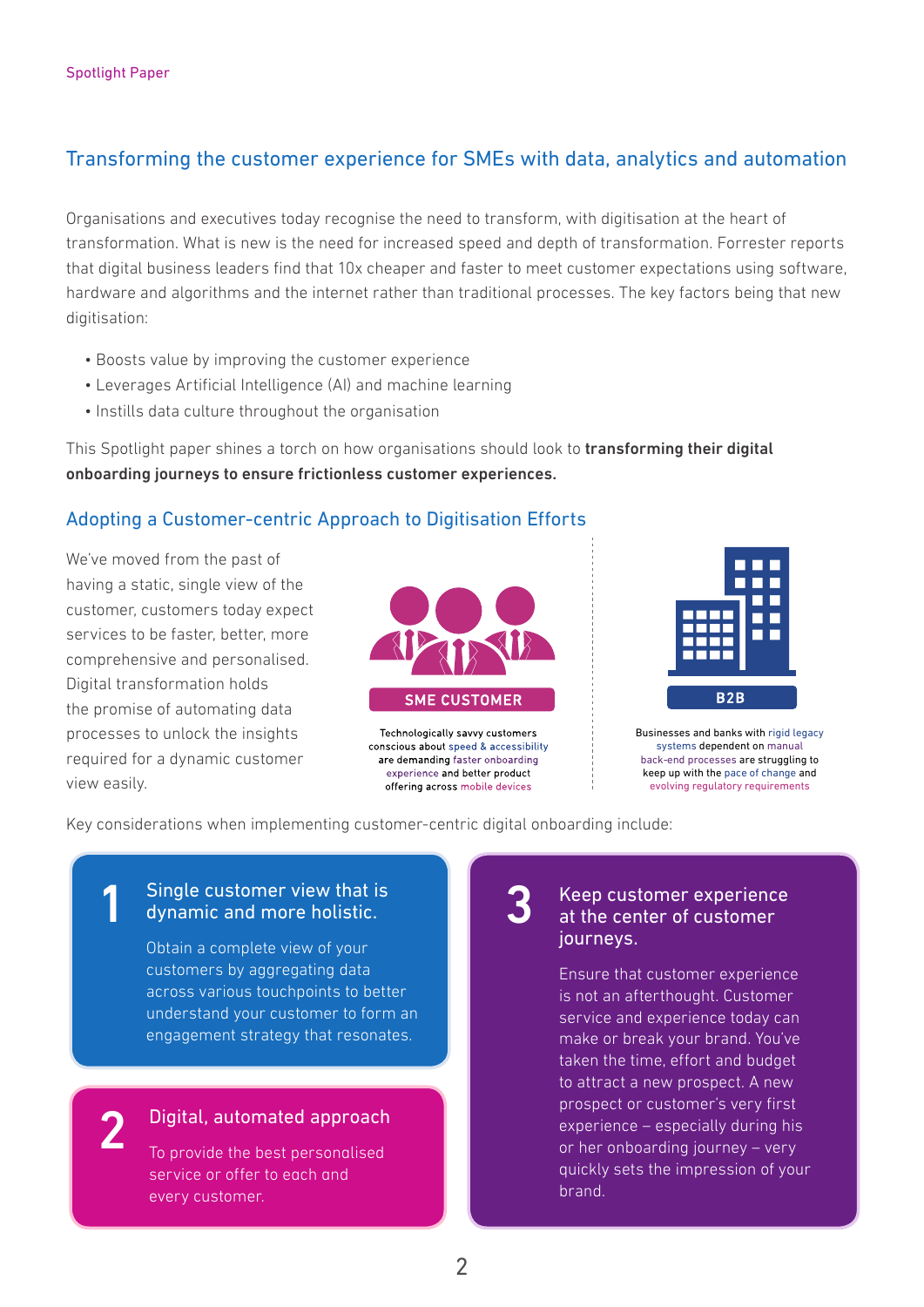#### Getting your onboarding journey right for the best first impression

Improving onboarding efficiency and reducing cost-to-serve should be a core focus for a business's digital transformation ambitions, stripping out waste and improving customer experience.

Customer onboarding has changed rapidly in recent years. In some areas, providers are creating simple, low cost, intuitive digital experiences that have fueled the growth of their business and brands. These new services have created a gap between customer expectations and the reality of what most organisations offer. Digital onboarding processes fail for most customers who do not meet the perfect profile criteria to complete the process in the digital channel. This generates customer friction and significant drop out.

# Opportunity to improve end-to-end processes

- Failure to **identify** the customer
- Process **too long / boring / confusing**
- Too much **manual data input**
- Not **24/7** or **real time**
- Physical **signature** requirements
- X Physical presentation of required documents
- No **save & return**
- $\vee$  Existing / returning customers are recognised
- $\checkmark$  Streamlined process & user experience
- $\checkmark$  Simple input, auto-populated data
- $\vee$  Data connectivity across various sources
- $\sqrt{24/7}$  and real time
- $\vee$  Digital acceptance
- $\vee$  Due Diligence checks
- Save & Continue

Whether it's providing a SME credit or subscription to your service, the customer onboarding process needs to be a quick, personalised and an easy experience. Significant opportunity remains for those providers who can serve their customer's well, utilising new technologies across all channels.

PART

#### Barriers to great digital onboarding experience

Traditional onboarding processes and systems have its limitations in today's highly digitised world. Often, they take too long for the customer to complete and fulfilment can sometimes take weeks or even months. This challenge will likely see organisations reduce, remove or standardise the long list of options they currently provide on products, and simplify their offerings as a result, instead of capitalising on opportunities to offering their full breadth of solutions.

Research from McKinsey showed that increasing the satisfaction throughout the customer journey by 20%, can lift revenue by 15% and lower the cost to serve by as much as 20%.

1 Oxford University & McKinsey & Company. (2016). Delivering large-scale IT projects on time, on budget, and on value. [online] Available at: http://www. mckinsey.com/business-functions/digital-mckinsey/our-insights/deliveringlarge-scale-it-projects-on-time-on-budget-and-on-value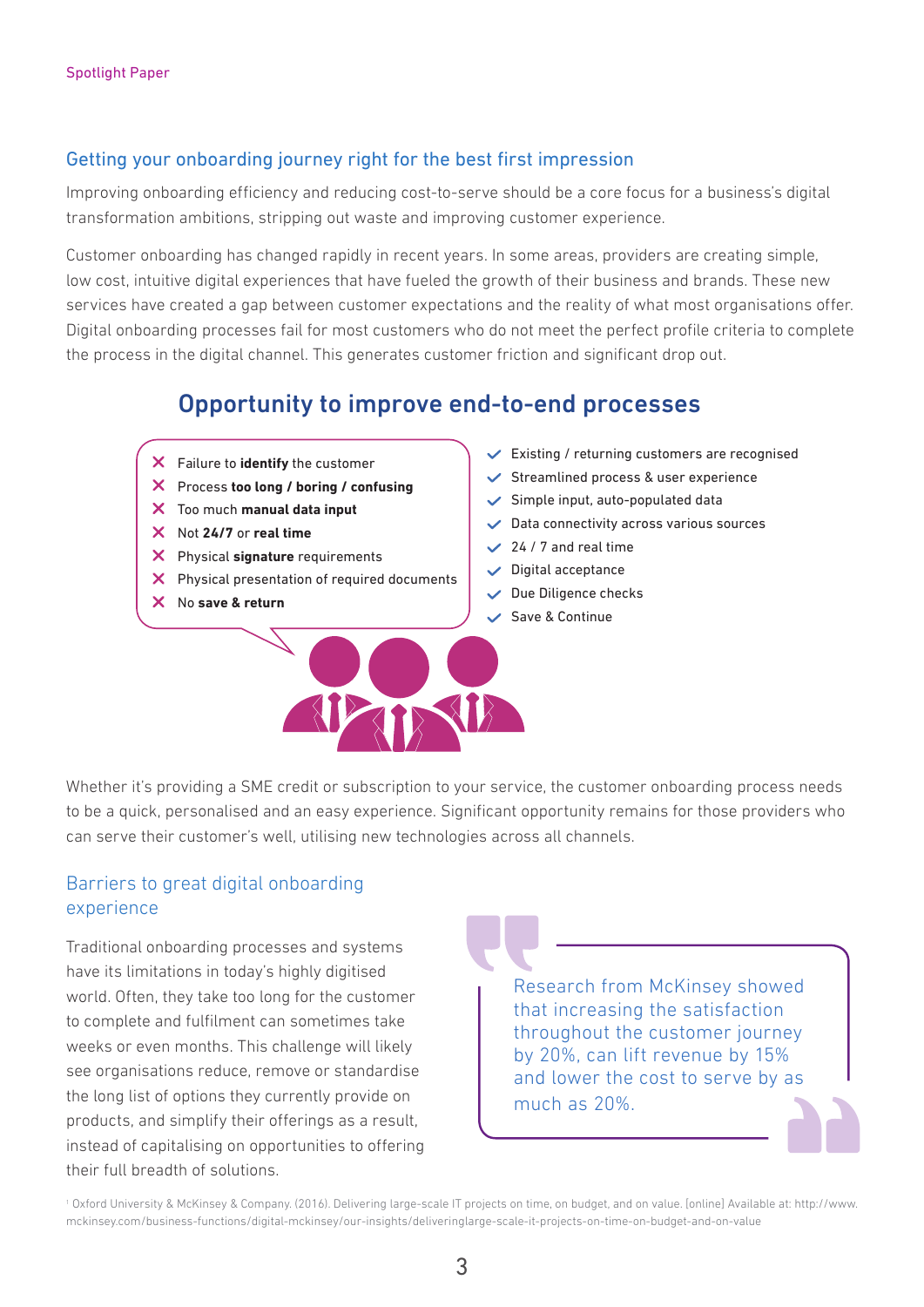#### Spotlight Paper

For organisations engaging with the SME segment, some barriers to great digital onboarding experience can include:

- Lack of information and understanding of SMEs. This can create difficulties in making informed decisioning with KYC (Know Your Customer) checks and can become particularly challenging and sometimes, a lengthy process. Often, failure to design a relevant digital onboarding journey will result in higher drop-out rates and lower satisfaction.
- Lack of omnichannel approach to customer experience and inconsistency in service delivery. Offline service delivery – like customer service personnel onboarding new customers in-person or via phone – provides a high touch, personalised experience. However, as customers and prospects become increasingly digital-savvy, having an off-line only or non-digitised onboarding journey may result in missed opportunities in engagement and even revenue. With a robust digital onboarding process and system in place, businesses can provide consistent service with streamlined processes across channels.
- Lack of ability to provide data-driven, automated recommendations and service to customers. Beyond auto-population of customer information to reduce friction and speed up onboarding process, businesses that do not have a robust digital onboarding solution may not be able to make quick, datadriven driven decisions. This may include missed opportunities to better match better products and services based on the information given to upsell or cross sell products at the point of onboarding.



- Establish needs & requirements
- Product matching & recommendation
- Form filling
- Due-diligence / Background checks
- Contract signing
- Physical presentation of required documents
- $\bullet$  and more...



#### The future is about building a complete digital infrastructure

Creating simple, individual digital journeys for onboarding that gathers the appropriate information with the least friction possible becomes key.

As we imagine what a great onboarding experience may look like, how can we leverage these capabilities to move beyond current constraints?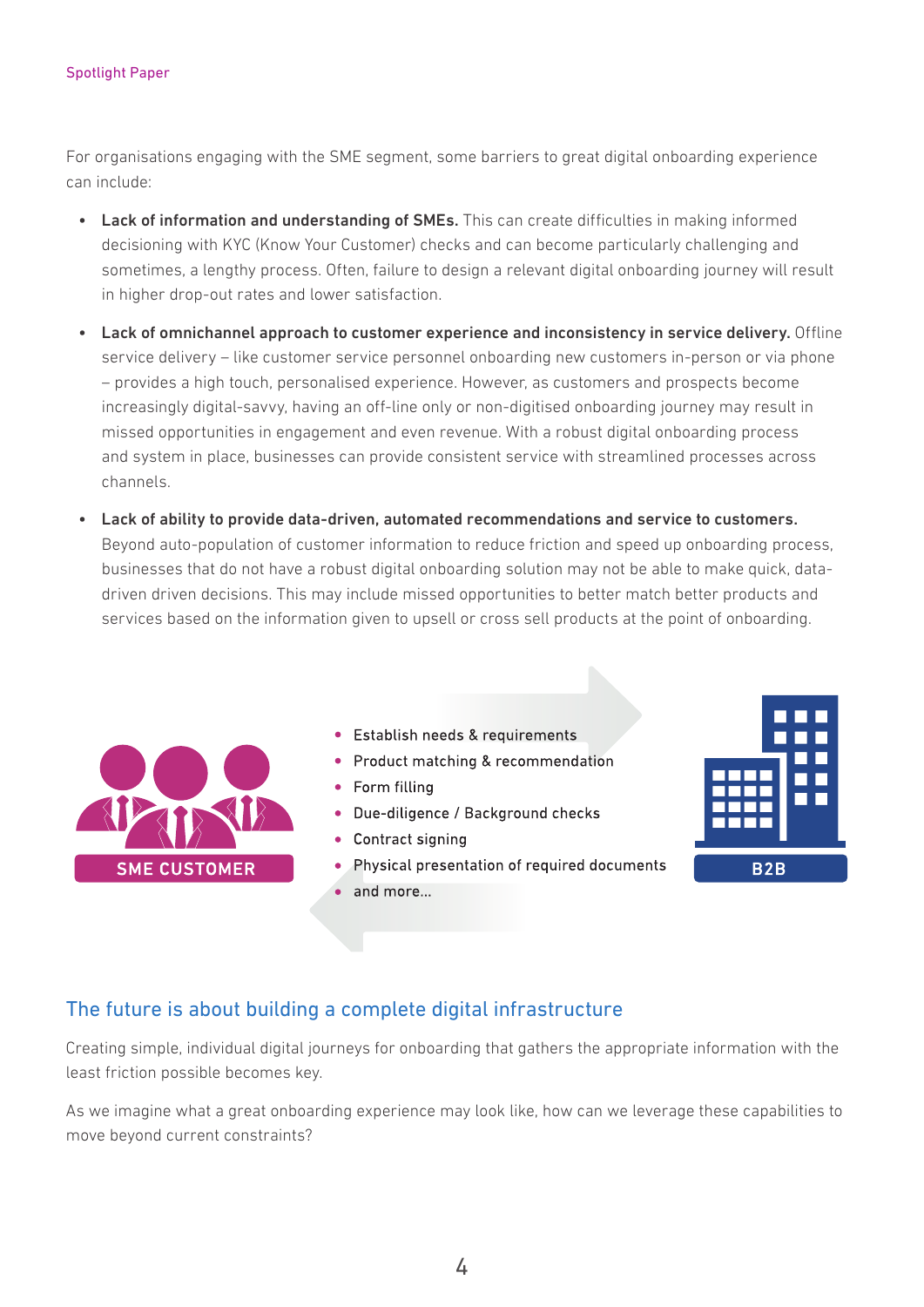Here are some key considerations as organisations look at digitising and automating onboarding journeys:

#### Big Data

The world of data is moving fast. The exponentially growing data is of increasing importance to all organisations, both business-to-consumer and business-to-business. Data can be used to provide personalised experiences and enable organisations to better serve and help their customers. When onboarding a new customer, data can help pre-populate online forms, helping provide better and faster decisions.

#### Hyper-Personalisation

Shared advances in machine learning and artificial intelligence, coupled with an unprecedented availability of data, will soon allow smart digital assistants and bots to help with a vast range of tasks – from keeping track of your finances and health to advising on suitable products and services.

#### **· Identity verification & detecting fraud**

Buyer not present during ID verification is the single biggest obstacle to developing a great digital onboarding experience whilst preventing fraud. You can enhance the customer experience through prepopulation, pre-qualification and digital signatures. Plug-and-play platforms enable organisations to combine all the Identification and fraud checks via a flexible API. This allows a seamless workflow that retains the customer in the digital journey whilst utilising multiple sources to verify Identification and complete fraud checks.

#### • Mapping the customer journey

A customer journey map tells the story of the customer's experience - from the initial touch point with your organisation through to the process of engagement and into a long-term relationship. It may focus on a particular part of the journey or give an overview of the entire experience.

#### $\cdot$  APIs

Application Program Interfaces (APIs) are a hot topic at present. They have been talked about for the past decade, or more, as the answer to many legacy technology problems, within a service orientated architecture or cloud model. They are finally coming to mainstream prominence and delivering both as technology and as a business change methodology.

#### Cloud

As cloud capabilities mature, they present on-demand access to configurable networks, servers, storage, applications and services, which can be rapidly provisioned and released. As an outsource model structure, this is likely to extend in the future to provide organisations with other value-add processes, to allow them to focus on key areas of differentiation.

# Digitising your business

On-Premise Service or Hosted Service



Compliant & Secure Global security standards & experience implemented on cloud

Highly Scalable

Fast & Easy to Deploy

Solution allows you to scale up or down

Templated and customisable parameters

5